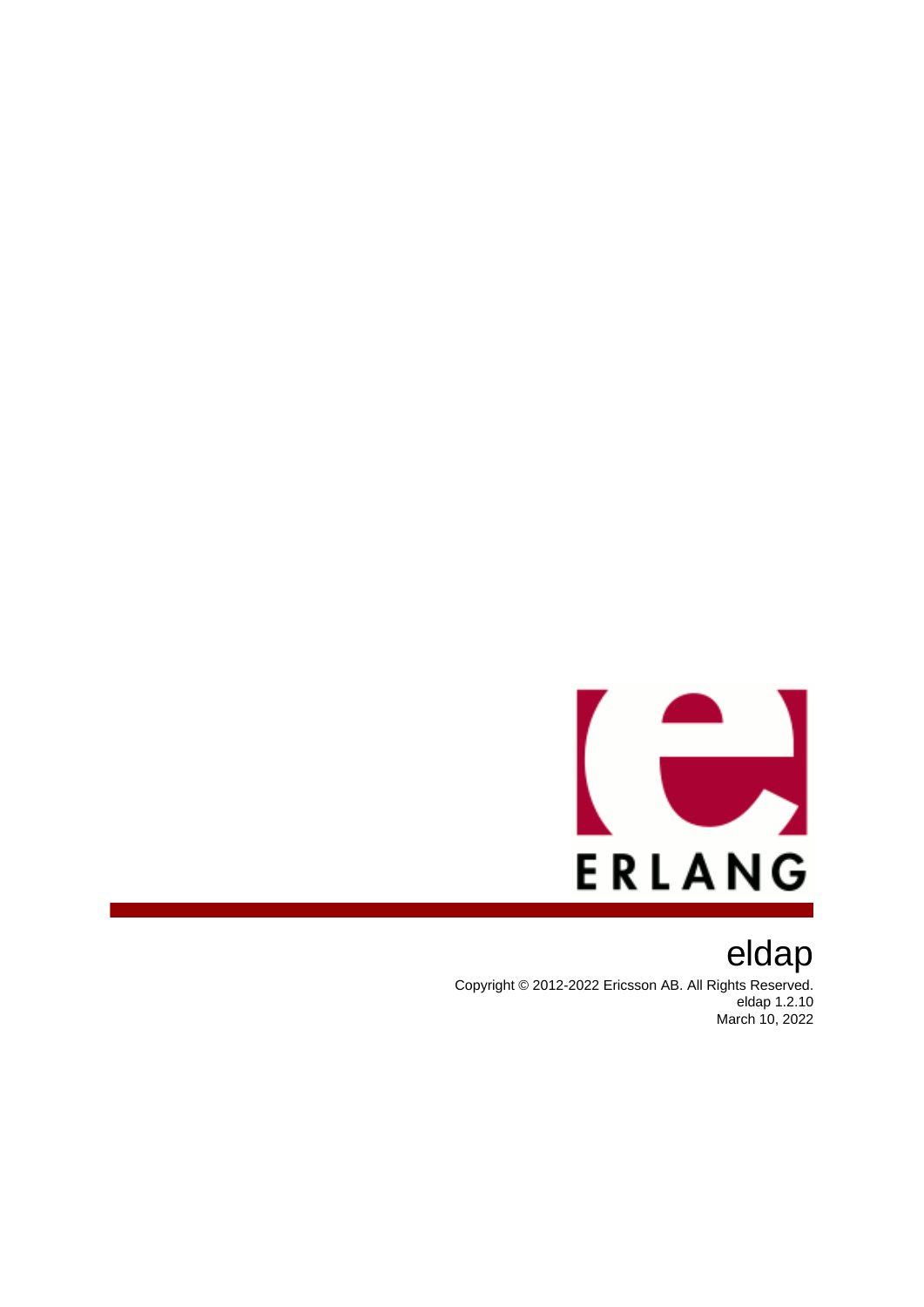### **Copyright © 2012-2022 Ericsson AB. All Rights Reserved.**

Licensed under the Apache License, Version 2.0 (the "License"); you may not use this file except in compliance with the License. You may obtain a copy of the License at http://www.apache.org/licenses/LICENSE-2.0 Unless required by applicable law or agreed to in writing, software distributed under the License is distributed on an "AS IS" BASIS, WITHOUT WARRANTIES OR CONDITIONS OF ANY KIND, either express or implied. See the License for the specific language governing permissions and limitations under the License. Ericsson AB. All Rights Reserved..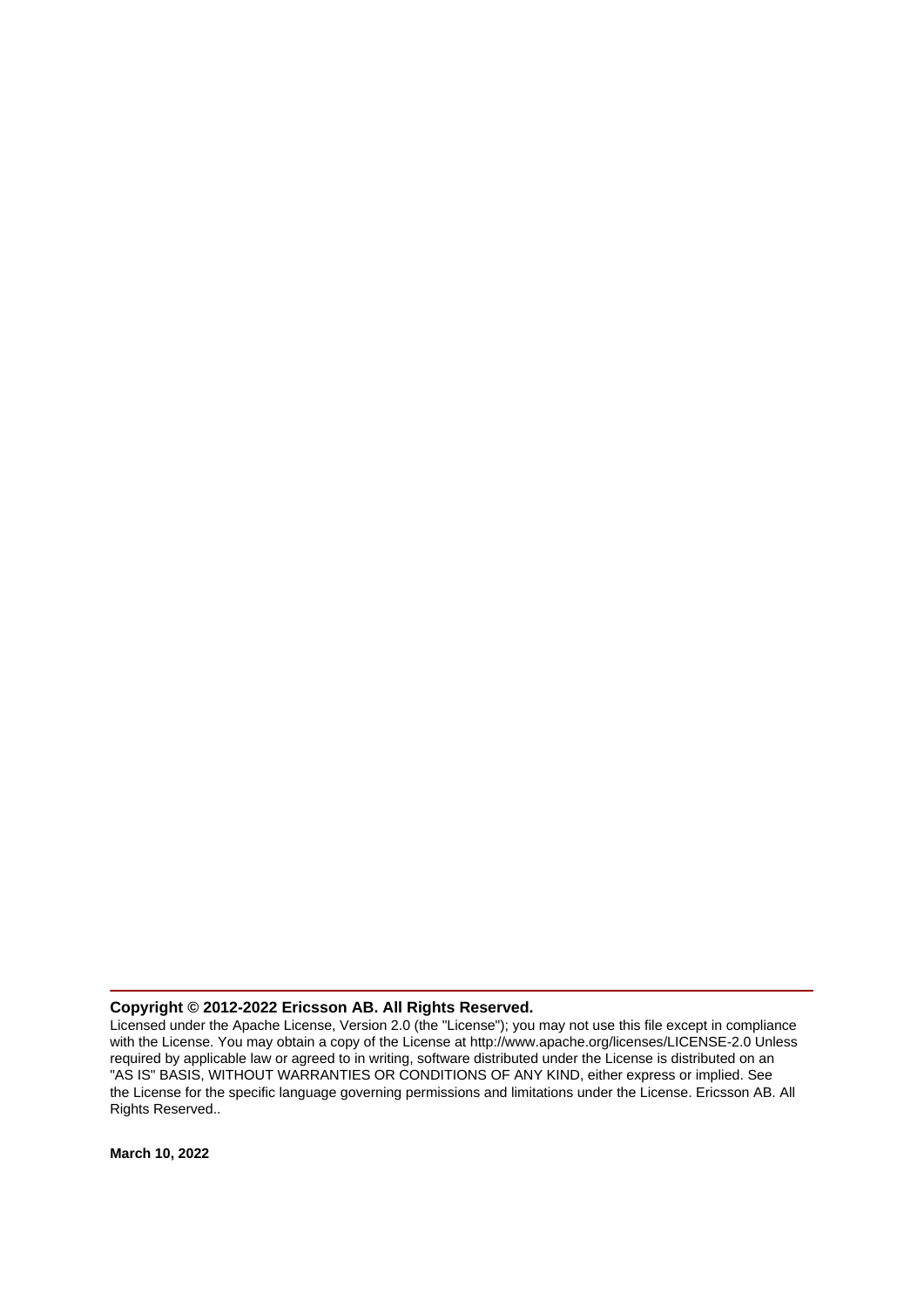# 1 Eldap User's Guide

The **Eldap** application provides an api for accessing an LDAP server. The original code was developed by Torbjörn Törnkvist.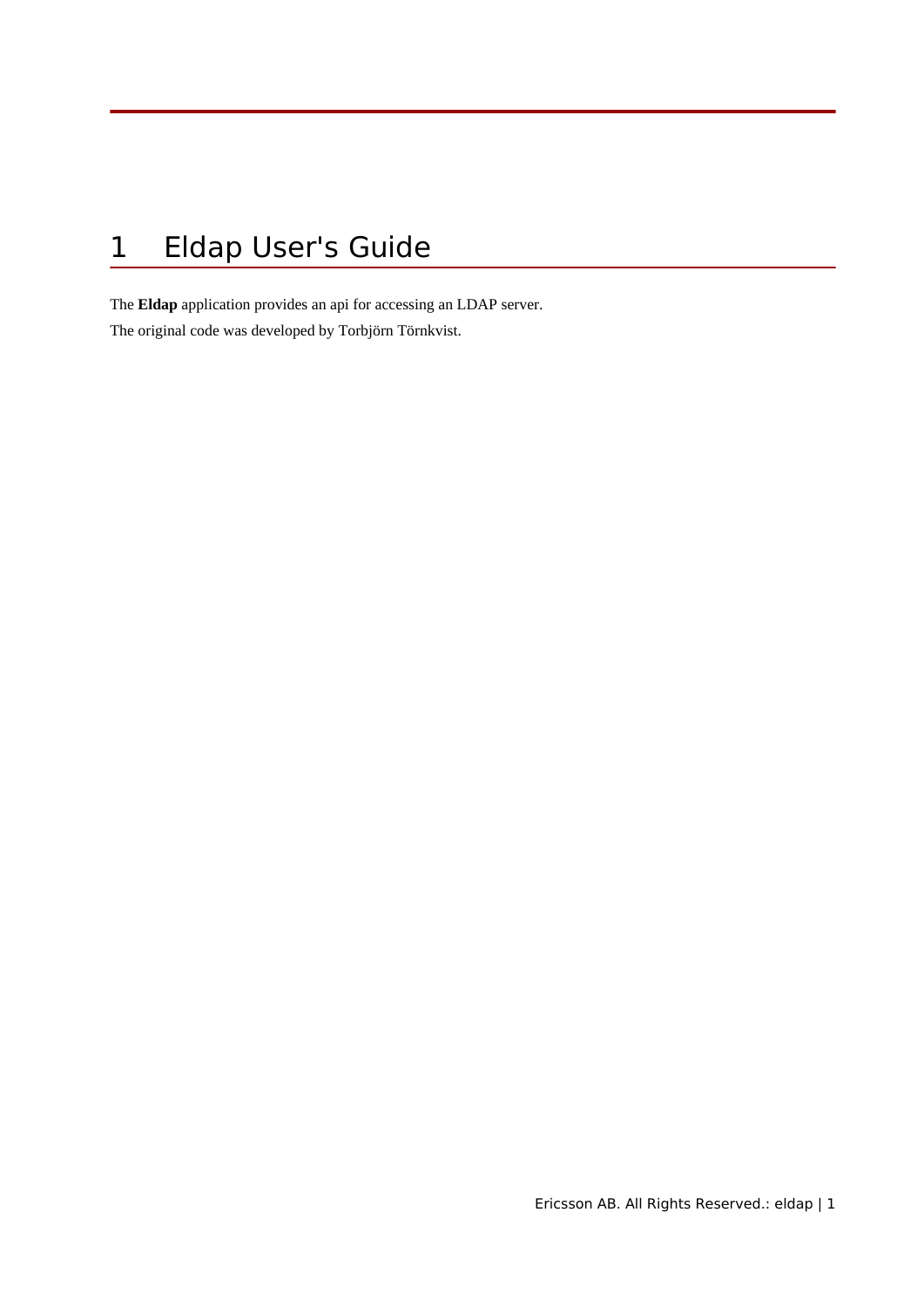# 2 Reference Manual

The **Eldap** application provides an api for accessing an LDAP server.

The original code was developed by Torbjörn Törnkvist.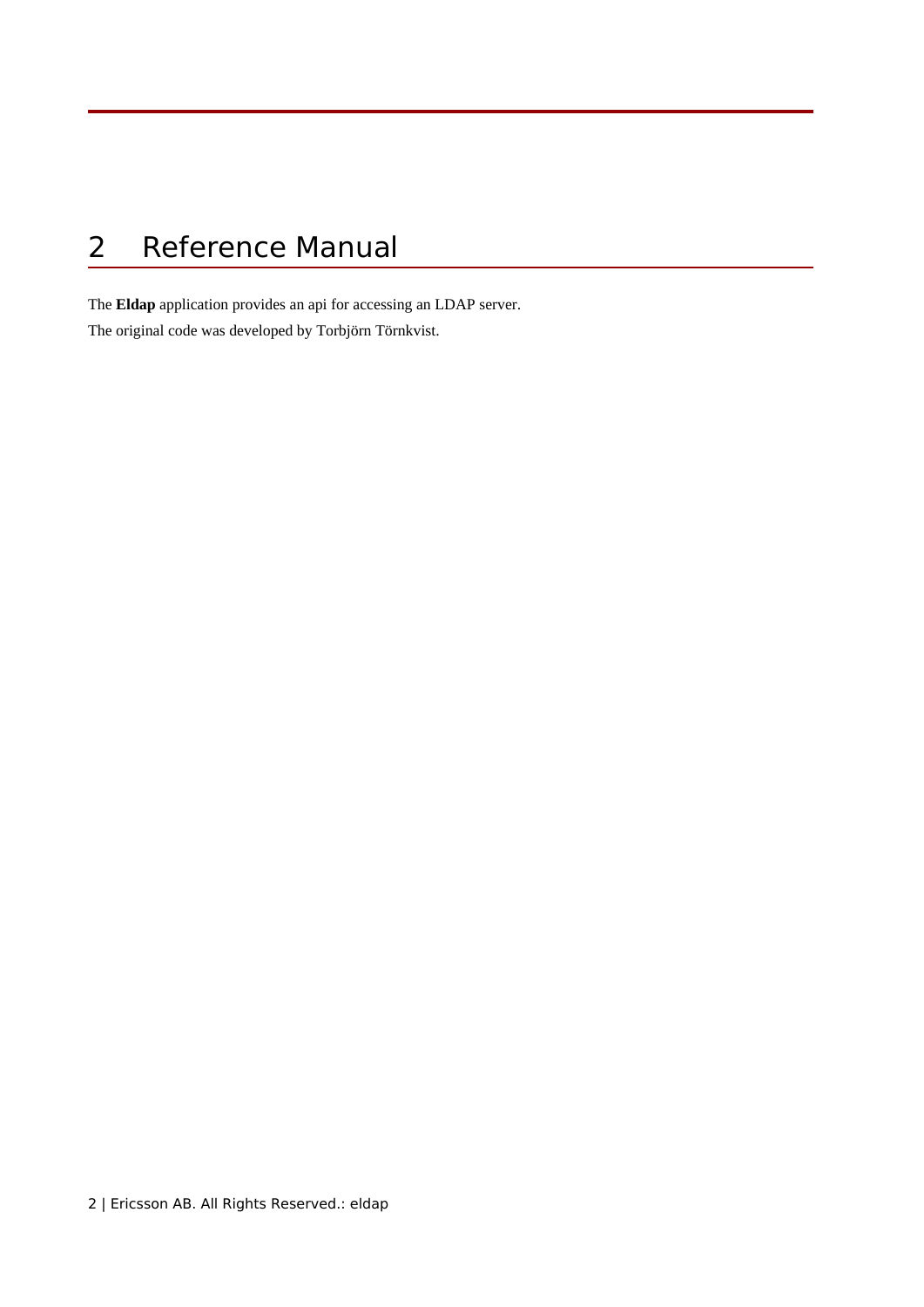## eldap

Erlang module

This module provides a client api to the Lightweight Directory Access Protocol (LDAP).

References:

- RFC 4510 RFC 4519
- RFC 2830

The above publications can be found at **[IETF](href)**.

## DATA TYPES

Type definitions that are used more than once in this module:

```
handle()
```
Connection handle

```
attribute() =
```

```
\{Type = string(), Values=[string()]\}
```
modify\_op()

See mod\_add/2, mod\_delete/2, mod\_replace/2

scope()

See baseObject/0, singleLevel/0, wholeSubtree/0

```
dereference()
```
See neverDerefAliases/0, derefInSearching/0, derefFindingBaseObj/0, derefAlways/0

```
filter()
```

```
See present/1, substrings/2, equalityMatch/2, greaterOrEqual/2, lessOrEqual/2, approxMatch/2,
extensibleMatch/2, 'and'/1, 'or'/1, 'not'/1
```

```
return_value() =
```

```
ok | {ok, {referral,referrals()}} | {error,Error}
```
referrals() =

[Address = string()] The contents of Address is server dependent.

## Exports

```
open([Host]) -> {ok, Handle} | {error, Reason}
```
## Types:

**Handle = handle()**

Setup a connection to an LDAP server, the HOST's are tried in order.

```
open([Host], [Option]) -> {ok, Handle} | {error, Reason}
Types:
   Handle = handle()
```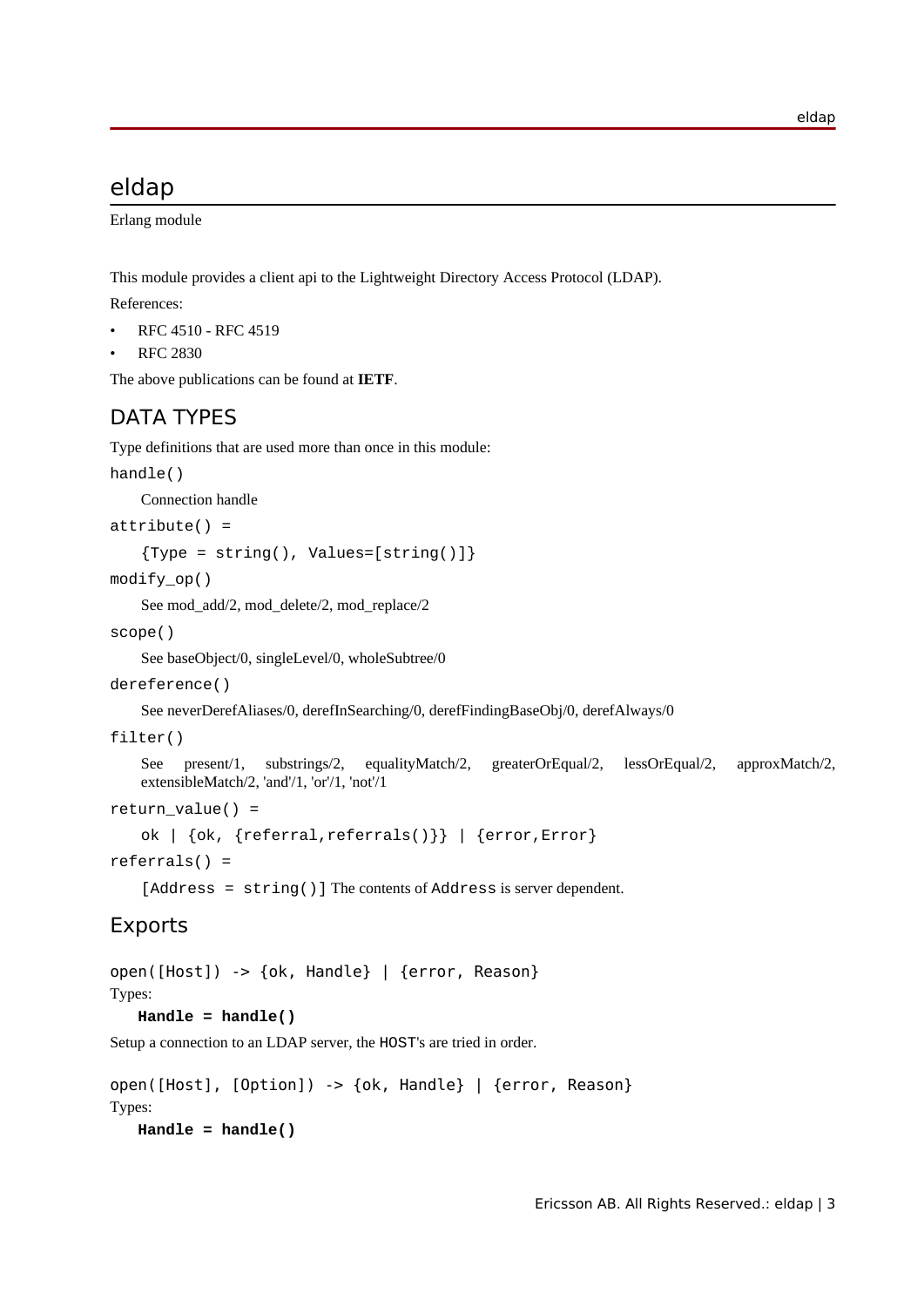```
Option = {port, integer()} | {log, function()} | {timeout, integer()} |
{ssl, boolean()} | {sslopts, list()} | {tcpopts, list()}
```
Setup a connection to an LDAP server, the HOST's are tried in order.

The log function takes three arguments, fun(Level, FormatString, [FormatArg]) end.

Timeout set the maximum time in milliseconds that each server request may take.

All TCP socket options are accepted except active, binary, deliver, list, mode and packet

```
close(Handle) -> ok
```
Types:

#### **Handle = handle()**

Shutdown the connection after sending an unbindRequest to the server. If the connection is tls the connection will be closed with ssl:close/1, otherwise with gen\_tcp:close/1.

start tls(Handle, Options) -> return value()

Same as start\_tls(Handle, Options, infinity)

```
start tls(Handle, Options, Timeout) -> return value()
Types:
   Handle = handle()
```

```
Options = ssl:ssl_options()
Timeout = infinity | positive_integer()
```
Upgrade the connection associated with Handle to a tls connection if possible.

The upgrade is done in two phases: first the server is asked for permission to upgrade. Second, if the request is acknowledged, the upgrade to tls is performed.

Error responses from phase one will not affect the current encryption state of the connection. Those responses are:

```
tls_already_started
```
The connection is already encrypted. The connection is not affected.

{response,ResponseFromServer}

The upgrade was refused by the LDAP server. The ResponseFromServer is an atom delivered byt the LDAP server explained in section 2.3 of rfc 2830. The connection is not affected, so it is still un-encrypted.

Errors in the second phase will however end the connection:

Error

Any error responded from ssl:connect/3

The Timeout parameter is for the actual tls upgrade (phase 2) while the timeout in eldap:open/2 is used for the initial negotiation about upgrade (phase 1).

simple bind(Handle, Dn, Password) -> return value()

Types:

```
Handle = handle()
Dn = string()
Password = string()
```
Authenticate the connection using simple authentication.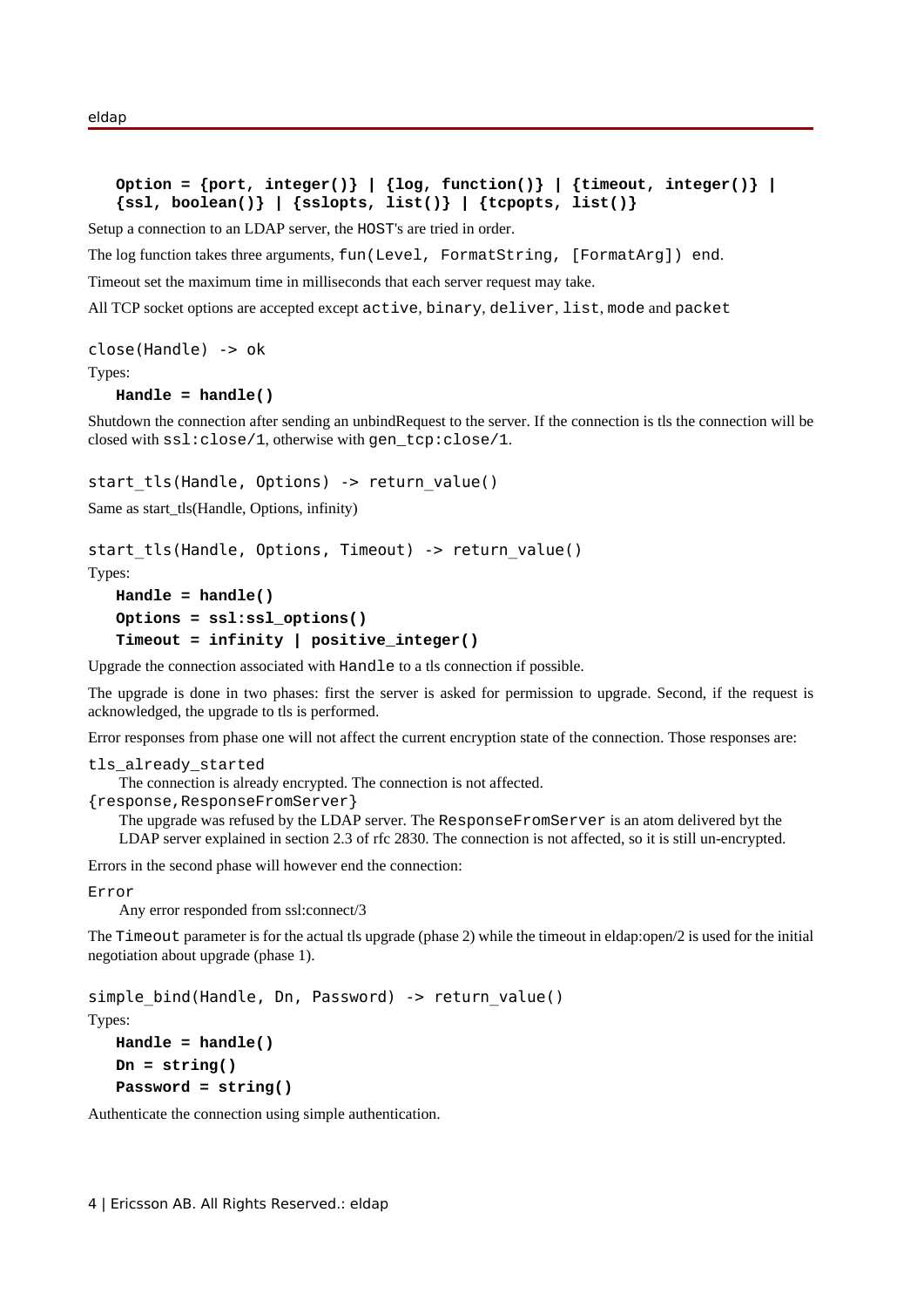```
add(Handle, Dn, [Attribute]) -> return value()
Types:
   Handle = handle()
   Dn = string()
   Attribute = attribute()
```
Add an entry. The entry must not exist.

```
 add(Handle,
 "cn=Bill Valentine, ou=people, o=Example Org, dc=example, dc=com",
 [{"objectclass", ["person"]},
 {"cn", ["Bill Valentine"]},
 {"sn", ["Valentine"]},
 {"telephoneNumber", ["545 555 00"]}]
     )
```

```
delete(Handle, Dn) -> return_value()
Types:
```
**Dn = string()**

Delete an entry.

delete(Handle, "cn=Bill Valentine, ou=people, o=Example Org, dc=example, dc=com")

```
mod add(Type, [Value]) \rightarrow modify op()Types:
   Type = string()
```

```
Value = string()
```
Create an add modification operation.

```
mod_delete(Type, [Value]) -> modify_op()
Types:
```

```
Type = string()
Value = string()
```
Create a delete modification operation.

```
mod_replace(Type, [Value]) -> modify_op()
Types:
   Type = string()
   Value = string()
```
Create a replace modification operation.

```
modify(Handle, Dn, [ModifyOp]) -> return_value()
Types:
   Dn = string()
   ModifyOp = modify_op()
Modify an entry.
```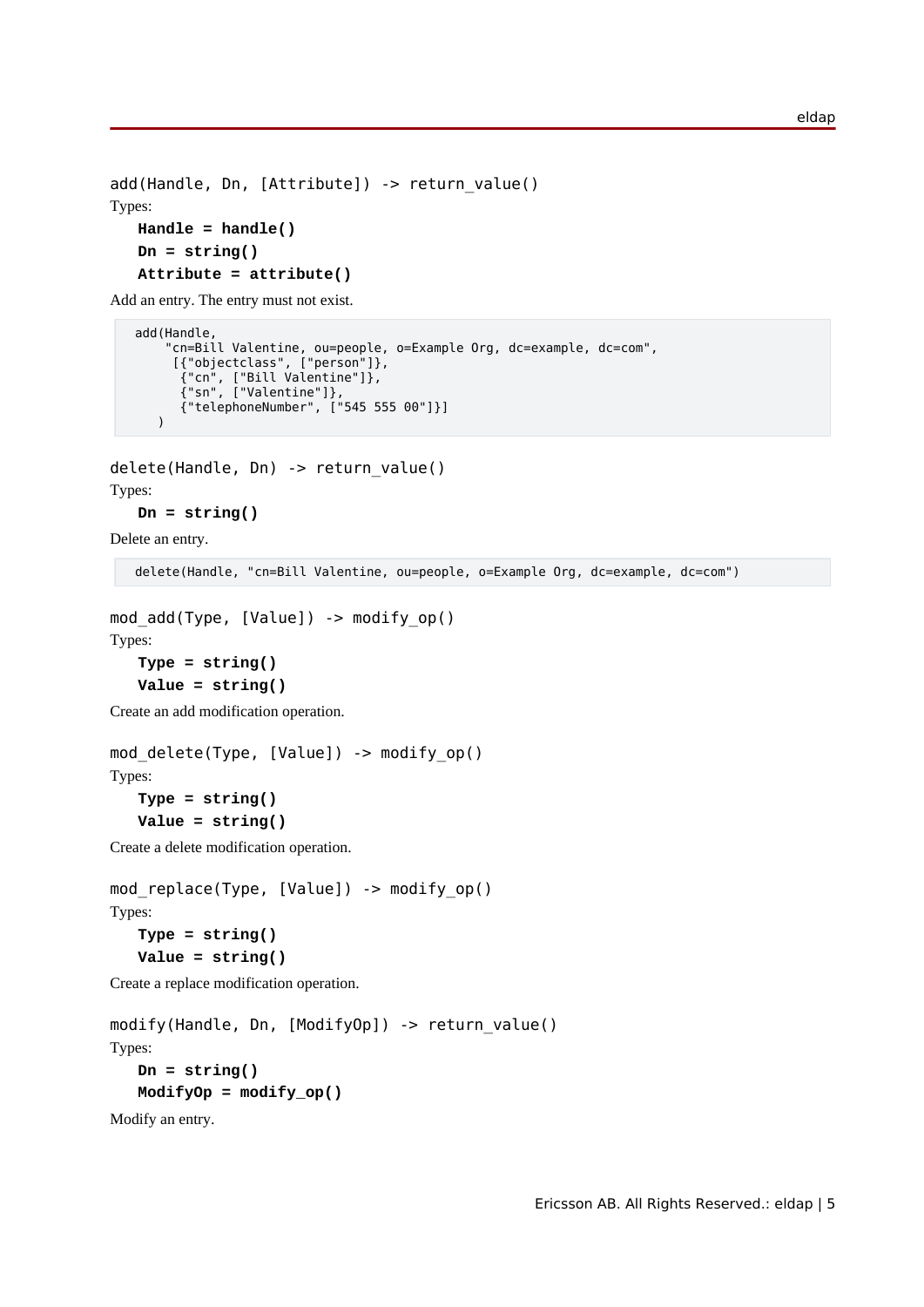```
 modify(Handle, "cn=Bill Valentine, ou=people, o=Example Org, dc=example, dc=com",
       [eldap:mod replace("telephoneNumber", ["555 555 00"]),
  eldap:mod_add("description", ["LDAP Hacker"]) ])
```
modify password(Handle, Dn, NewPasswd) -> return value() | {ok, GenPasswd} Types:

```
Dn = string()
```

```
NewPasswd = string()
```
Modify the password of a user. See modify\_password/4.

```
modify password(Handle, Dn, NewPasswd, OldPasswd) -> return value() | {ok,
GenPasswd}
```
Types:

```
Dn = string()
NewPasswd = string()
OldPasswd = string()
GenPasswd = string()
```
Modify the password of a user.

- Dn. The user to modify. Should be "" if the modify request is for the user of the LDAP session.
- NewPasswd. The new password to set. Should be "" if the server is to generate the password. In this case, the result will be {ok, GenPasswd}.
- OldPasswd. Sometimes required by server policy for a user to change their password. If not required, use modify\_password/3.

modify\_dn(Handle, Dn, NewRDN, DeleteOldRDN, NewSupDN) -> return\_value() Types:

```
Dn = string()
NewRDN = string()
DeleteOldRDN = boolean()
NewSupDN = string()
```
Modify the DN of an entry. DeleteOldRDN indicates whether the current RDN should be removed from the attribute list after the operation. NewSupDN is the new parent that the RDN shall be moved to. If the old parent should remain as parent, NewSupDN shall be "".

```
modify dn(Handle, "cn=Bill Valentine, ou=people, o=Example Org, dc=example, dc=com ",
           "cn=Bill Jr Valentine", true, "")
```

```
search(Handle, SearchOptions) -> {ok, #eldap search result{}} | {ok,
{referral,referrals()}} | {error, Reason}
Types:
   SearchOptions = #eldap_search{} | [SearchOption]
   SearchOption = \{base, string()\} | \{filter, filter() \} | \{scope, scope()\}| {attributes, [string()]} | {deref, dereference()} | | {types_only,
   boolean()} | {timeout, integer()}
```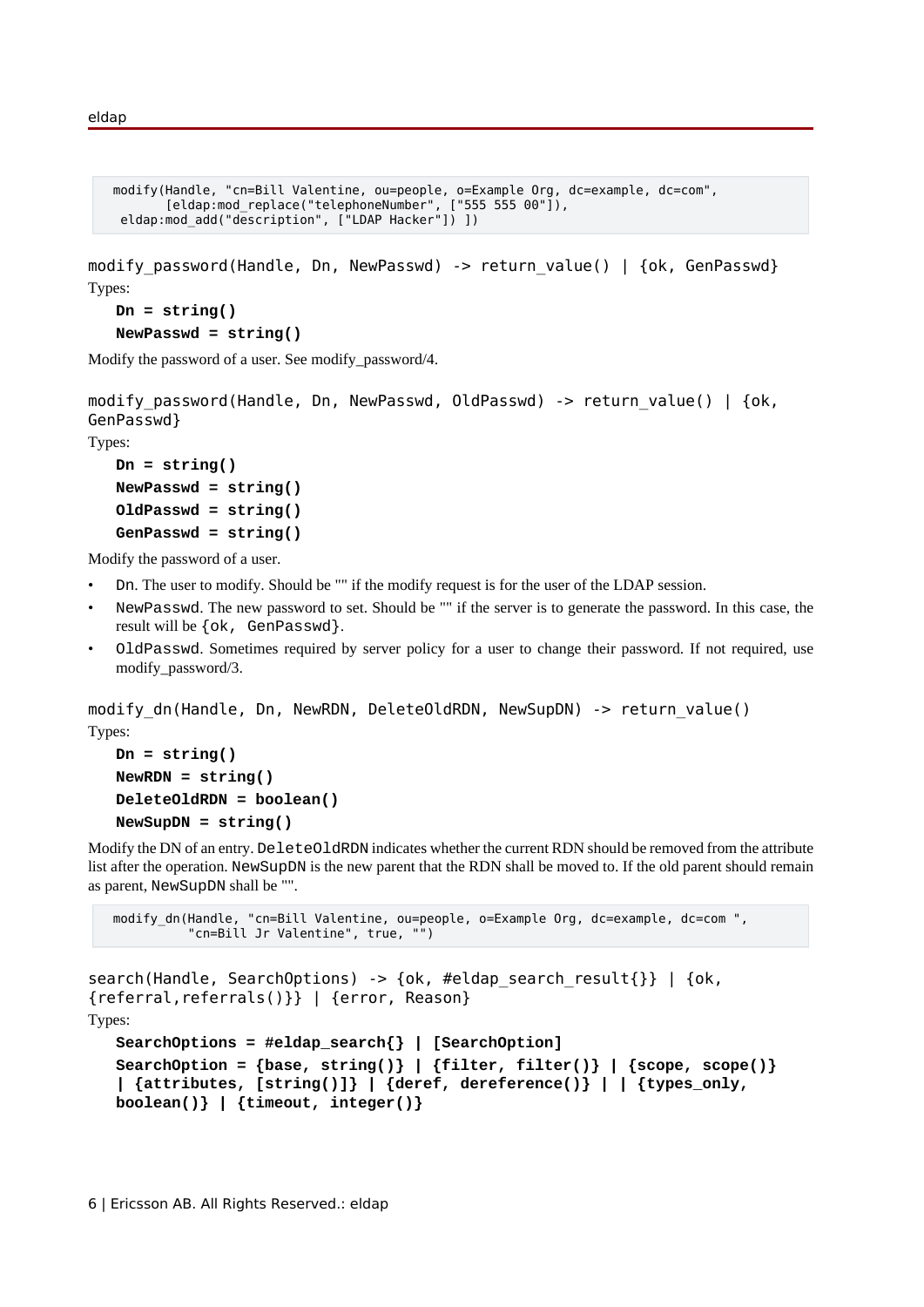Search the directory with the supplied the SearchOptions. The base and filter options must be supplied. Default values: scope is wholeSubtree(), deref is derefAlways(), types only is false and timeout is 0 (meaning infinity).

```
 Filter = eldap:substrings("cn", [{any,"V"}]),
 search(Handle, [{base, "dc=example, dc=com"}, {filter, Filter}, {attributes, ["cn"]}]),
```
The timeout option in the SearchOptions is for the ldap server, while the timeout in eldap:open/2 is used for each individual request in the search operation.

```
baseObject() -> scope()
```
Search baseobject only.

singleLevel() -> scope() Search the specified level only, i.e. do not recurse.

wholeSubtree() -> scope() Search the entire subtree.

```
neverDerefAliases() -> dereference()
```
Never dereference aliases, treat aliases as entries.

```
derefAlways() -> dereference()
```
Always dereference aliases.

```
derefInSearching() -> dereference()
```
Dereference aliases only when searching.

```
derefFindingBaseObj() -> dereference()
```
Dereference aliases only in finding the base.

```
present(Type) -> filter()
Types:
```

```
Type = string()
```
Create a filter which filters on attribute type presence.

```
substrings(Type, [SubString]) -> filter()
Types:
   Type = string()
   SubString = {StringPart, string()}
   StringPart = initial | any | final
```
Create a filter which filters on substrings.

```
equalityMatch(Type, Value) -> filter()
Types:
   Type = string()
```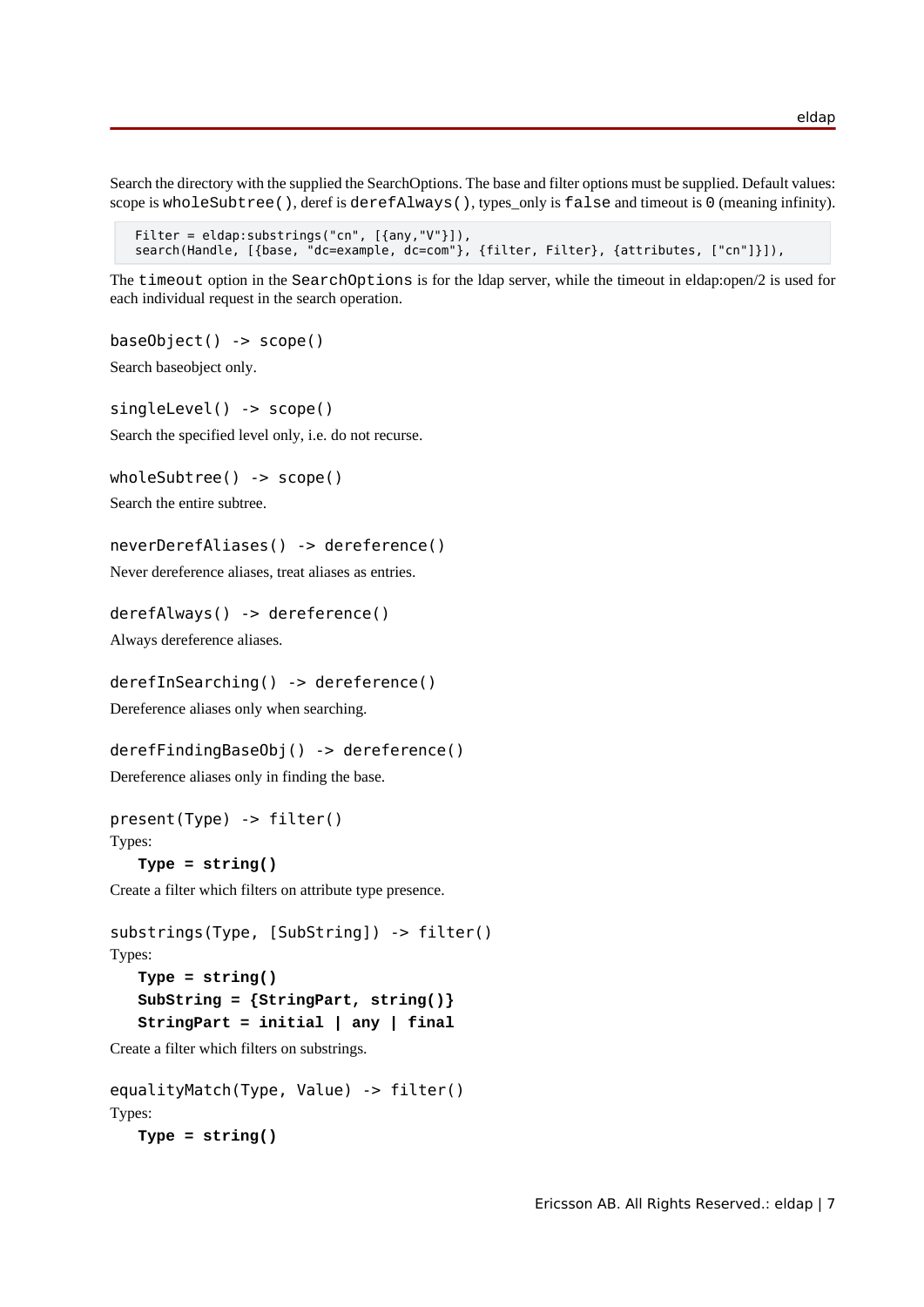```
Value = string()
Create a equality filter.
greaterOrEqual(Type, Value) -> filter()
Types:
   Type = string()
   Value = string()
Create a greater or equal filter.
lessOrEqual(Type, Value) -> filter()
Types:
   Type = string()
   Value = string()
```
Create a less or equal filter.

```
approxMatch(Type, Value) -> filter()
Types:
   Type = string()
   Value = string()
```
Create a approximation match filter.

```
extensibleMatch(MatchValue, OptionalAttrs) -> filter()
Types:
   MatchValue = string()
   OptionalAttrs = [Attr]
   Attr = {matchingRule,string()} | {type,string()} |
   {dnAttributes,boolean()}
```
Creates an extensible match filter. For example,

eldap:extensibleMatch("Bar", [{type,"sn"}, {matchingRule,"caseExactMatch"}]))

creates a filter which performs a caseExactMatch on the attribute sn and matches with the value "Bar". The default value of dnAttributes is false.

'and'([Filter]) -> filter()

Types:

**Filter = filter()**

Creates a filter where all Filter must be true.

```
'or'([Filter]) -> filter()
Types:
```

```
Filter = filter()
```
Create a filter where at least one of the Filter must be true.